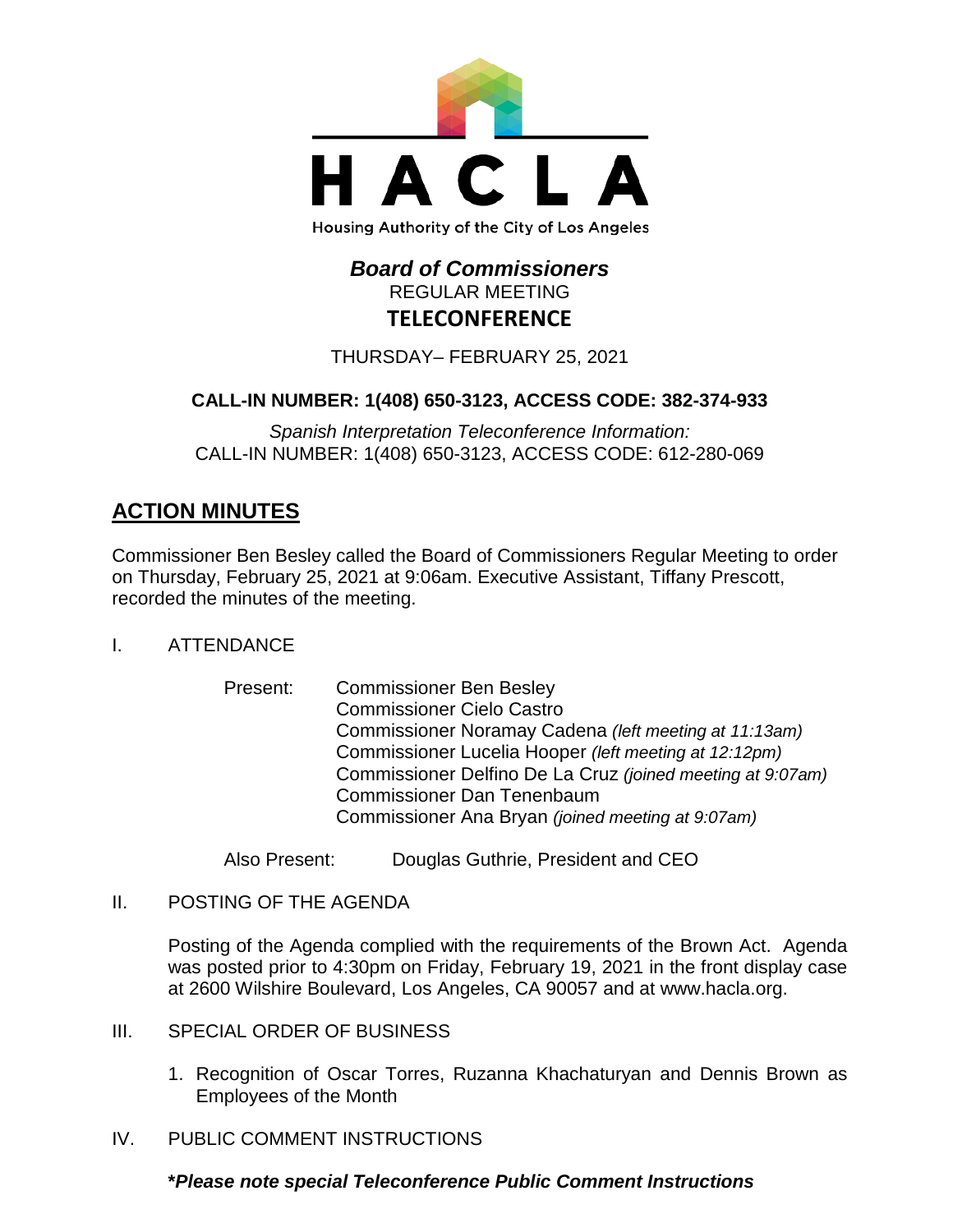MEMBERS OF THE PUBLIC WHO WISH TO SPEAK ON ANY ITEM ARE REQUESTED TO SUBMIT A **WRITTEN COMMENT** TO THE BOARD SECRETARY FOR EACH ITEM THEY WISH TO ADDRESS. **THE DEADLINE FOR WRITTEN COMMENTS IS WEDNESDAY, FEBRUARY 24, 2021 AT 12:00PM. ALL WRITTEN COMMENTS SHOULD BE SUBMITTED VIA EMAIL TO [TIFFANY.PRESCOTT@HACLA.ORG.](mailto:TIFFANY.PRESCOTT@HACLA.ORG) PLEASE MAKE SURE EMAIL INCLUDES NAME, AGENDA ITEM NUMBER, AND ADDRESS/ORGANIZATION FOR WHOM YOU REPRESENT. WE ALSO ASK THAT ALL COMMENTS BE LIMITED TO 500 WORDS OR LESS.** THE SECRETARY WILL PROVIDE ALL WRITTEN COMMENTS TO THE BOARD FOR REVIEW PRIOR TO THE FEBRUARY 25, 2021 BOC MEETING. THE SECRETARY WILL ALSO READ EACH PUBLIC COMMENT INTO THE RECORD AT THE TIME THE ITEM IS CONSIDERED.

THE PURPOSE OF PUBLIC COMMENT IS TO ALLOW THE PUBLIC TO ADDRESS THE BOARD AND THE BOARD IS INTERESTED IN HEARING FROM MEMBERS OF THE PUBLIC, STAKEHOLDERS AND INTERESTED PARTIES. HOWEVER, SPEAKERS ARE ASKED TO EXERCISE COURTESY AND CONSIDER THE RIGHTS OF OTHER SPEAKERS BY ADHERING TO THE SPECIAL TELECONFERENCE PUBLIC COMMENT INSTRUCTIONS AND IF POSSIBLE REFRAIN FROM UNNECESSARY REPETITION IN THEIR COMMENTS.

## V. PRESIDENT AND CEO ADMINISTRATIVE REPORT

- 1. Monthly Oral Report
- VI. BOARD BUSINESS ITEMS
	- A. Items for Discussion
		- 1. Proposed Resolution Authorizing the Issuance and Delivery of Multiple Series of Multifamily Housing Revenue Notes by the Housing Authority of the City of Los Angeles as a Conduit Issuer Designated as its Multifamily Housing Revenue Note (Jordan Downs Phase S2) Tax-Exempt Series 2021A in an Aggregate Principal Amount Not to Exceed \$29,030,000 and Multifamily Housing Revenue Note (Jordan Downs Phase S2) Taxable Series 2021B in an Aggregate Principal Amount Not to Exceed \$13,900,000 (Together, the "Private Activity Notes") and Approving for Purposes of Section 147(F) of the Internal Revenue Code of 1986 the Issuance of the Private Activity Notes to Provide Financing for the Acquisition, Rehabilitation, Construction and Equipping of Jordan Downs Phase S2 and Approving and Authorizing the Execution and Delivery of Related Documents and Agreements and Taking Any Necessary Related Actions Including the Execution of Amendatory Documents Thereto
		- Purpose: Adopting the resolution will authorize the President and CEO or other Designated Officers, to take all actions necessary to effectuate the issuance by the Housing Authority of the City of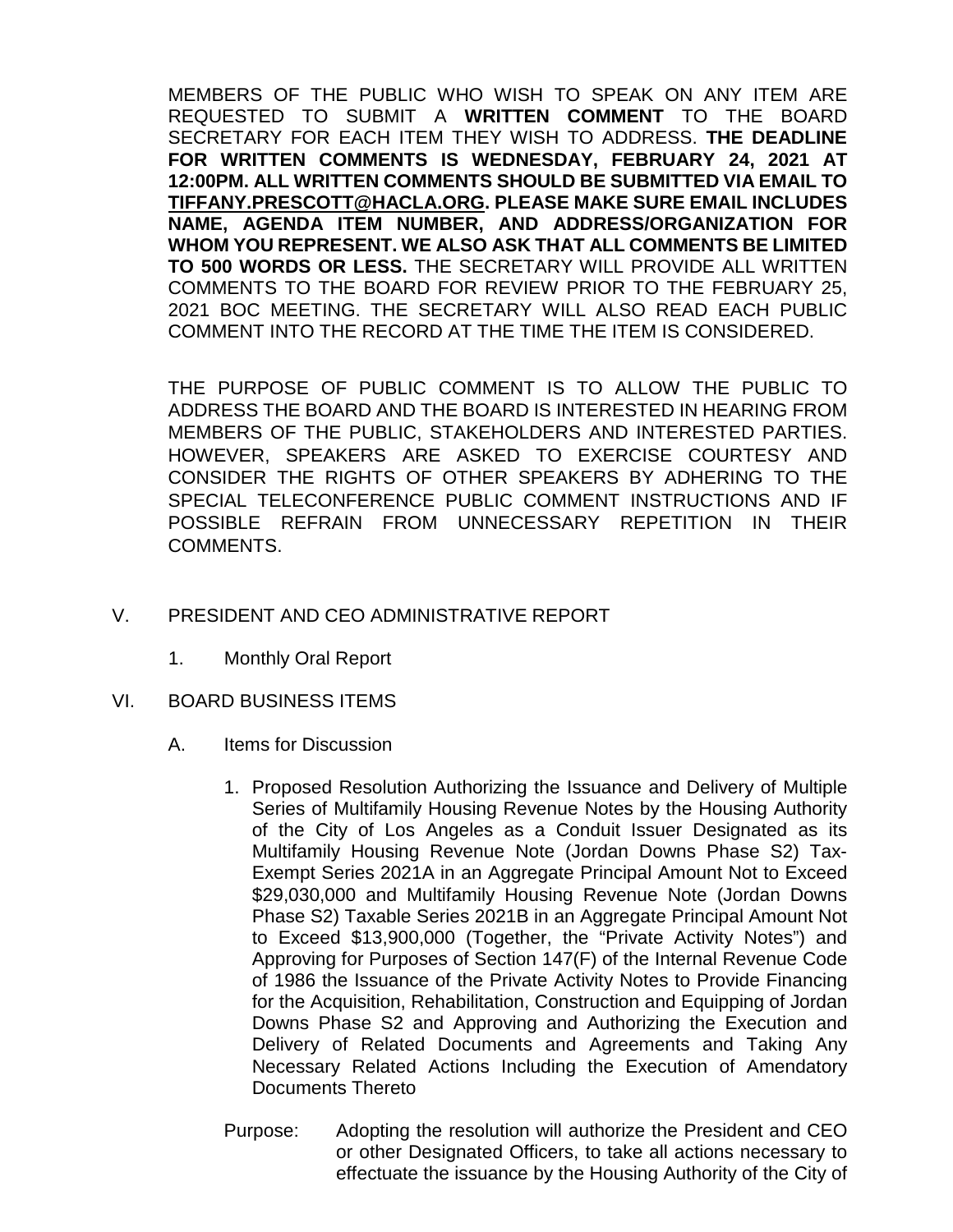Los Angeles of tax-exempt and taxable multifamily conduit revenue notes in principal amounts not to exceed \$29,030,000 and \$13,900,000, respectively, for Jordan Downs Phase S2 The California Debt Limit Allocation Committee ("CDLAC") in its approval of the tax-exempt bond allocation, designated March 29, 2021, as the debt issuance deadline for the Notes. Issuance of the Notes makes low interest rate financing available to fund the development of the Project.

Contact: Jenny Scanlin, Chief Strategic Development Officer

#### Action: **APPROVED**

Motioned: Commissioner Noramay Cadena Seconded: Commissioner Cielo Castro

- 7 AYES, 0 NAYS, 0 ABSENT, Motion Carried
- 2. Proposed Resolution Authorizing the President and CEO, or His Designee, to Enter Into a Disposition and Development Agreement, Long-Term Ground Lease, Purchase Option, Right of First Refusal, a RAD Use Agreement and Choice Neighborhoods Declaration with the U.S. Department of Housing and Urban Development ("HUD"), Acquisition Loan Documents with the Jordan Downs Phase S2, LP ("Partnership") of Up to \$3,400,000, a Combined Loan of Grant Funds from a Choice Neighborhoods Implementation Grant, State Department of Housing and Community Development ("HCD") Infill Infrastructure Grant and HCD Transformative Climate Communities Program in an Combined Amount Up to \$17,000,000 to the Partnership, for the Development of Jordan Downs Phase S2, a 81-Unit Affordable Residential Development with Community Amenities, and the Execution of Related Documents and Agreements and to Undertake Various Actions in Connection Therewith
- Purpose: To execute a Disposition and Development Agreement and Ground Lease with Jordan Downs Phase S2, LP for the development of Jordan Downs Phase S2 of the Jordan Downs Redevelopment and execute all other Housing Authority of the City of Los Angeles documents connected with the Project, as required by the U.S. Department of Housing and Urban Development, and to effectuate both the financial and construction closing of the Project. The DDA will establish the terms and conditions between the Authority and the Developer for the development of an 81-unit affordable residential development (with one manager's unit) and related amenities. This redevelopment includes a Rental Assistance Demonstration Use Agreement with the Department of Housing and Urban Development ("HUD") and the Developer for the development of 17 RAD units and a HUD Choice Neighborhoods Initiative ("CNI") Declaration of Restrictive Covenants for the development of 49 units (inclusive of the RAD units) of replacement housing in the 81-unit development.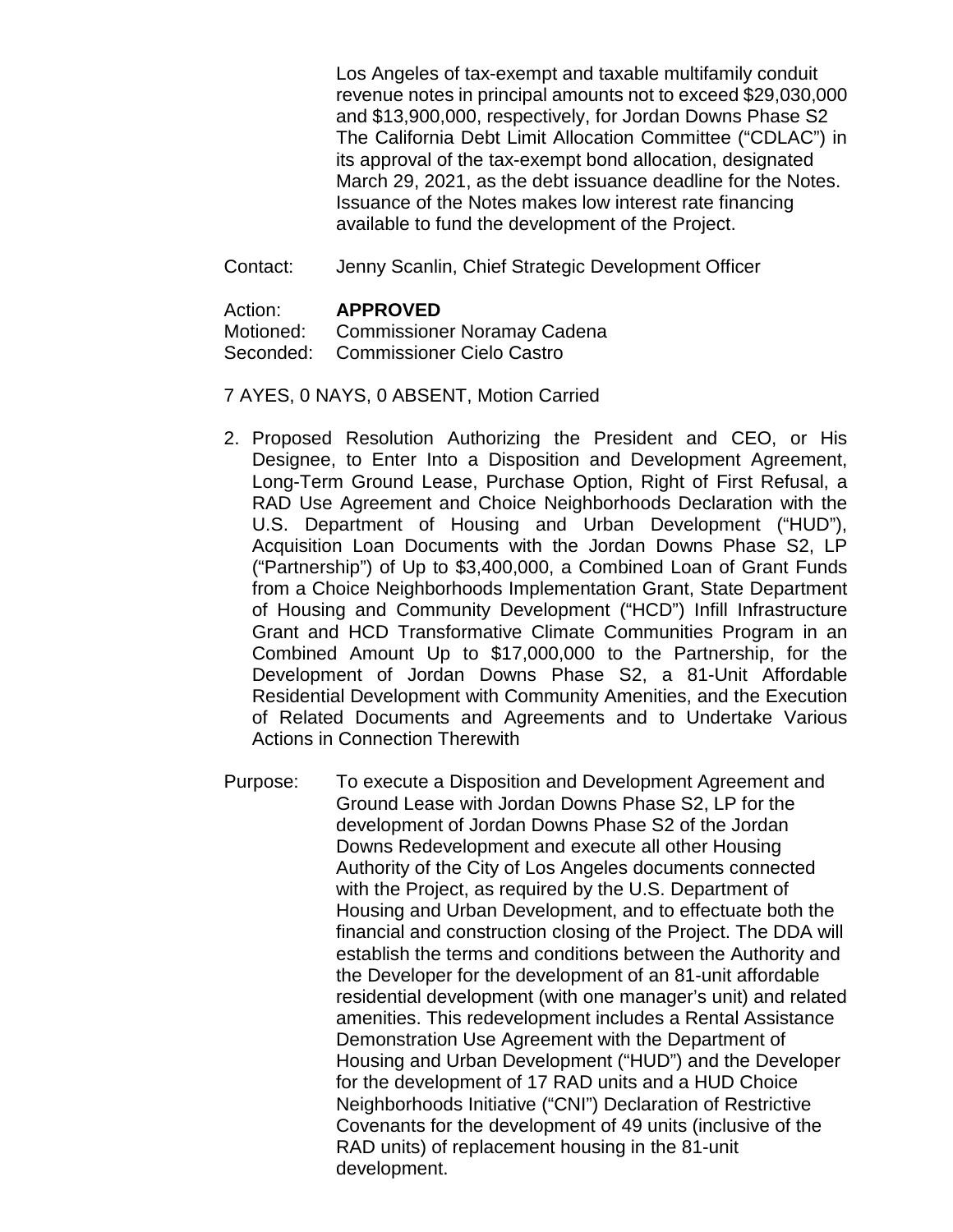Contact: Jenny Scanlin, Chief Strategic Development Officer

#### Action: **APPROVED**

Motioned: Commissioner Dan Tenenbaum Seconded: Commissioner Delfino De La Cruz

7 AYES, 0 NAYS, 0 ABSENT, Motion Carried

3. Report on Impact of HACLA CARES Landlord Incentives and Source of Income Ordinance on Section 8 Housing Choice Voucher Leasing

Contact: Carlos VanNatter, Director of Section 8

*No action required*

4. Section 3 Annual Report

Contact: Howard Baum, Deputy General Counsel

*No action required*

5. Workforce Development Unit Annual Report FY2020

Contact: Jenny Scanlin, Chief Strategic Development Officer

*No action required*

B. Consent Items

Routine business items are assigned to the consent agenda. These items will be approved by the Board in one motion. A Commissioner may request any consent agenda item be removed, discussed or acted upon separately. Items removed from the consent agenda for separate action will be considered in the "Excluded Consent Items" section below.

- 1. Proposed Resolution Authorizing the President and CEO, or Designee, to Execute a Contract with American City Pest & Termite, Inc. for an Initial One-Year Contract Term with Four (4) One-Year Options to Extend, for As-Needed Pest Control Services, Pursuant to a Contract Award Under IFB HA-2020-139 for a Total Amount Not-to-Exceed \$1,200,000
- Purpose: The Housing Authority of the City of Los Angeles ("Housing Authority") is engaged in the on-going practice of maintenance of its public housing portfolio. Activities that will increase the functionality, maintenance and improvement of its housing stock are crucial in preserving our low-income housing. The proposed contract will allow the Housing Authority to receive as-needed pest control services for on-going maintenance of the Housing Authority's 14 public housing sites ("Sites").
- Contact: Marisela Ocampo, Director of Housing Services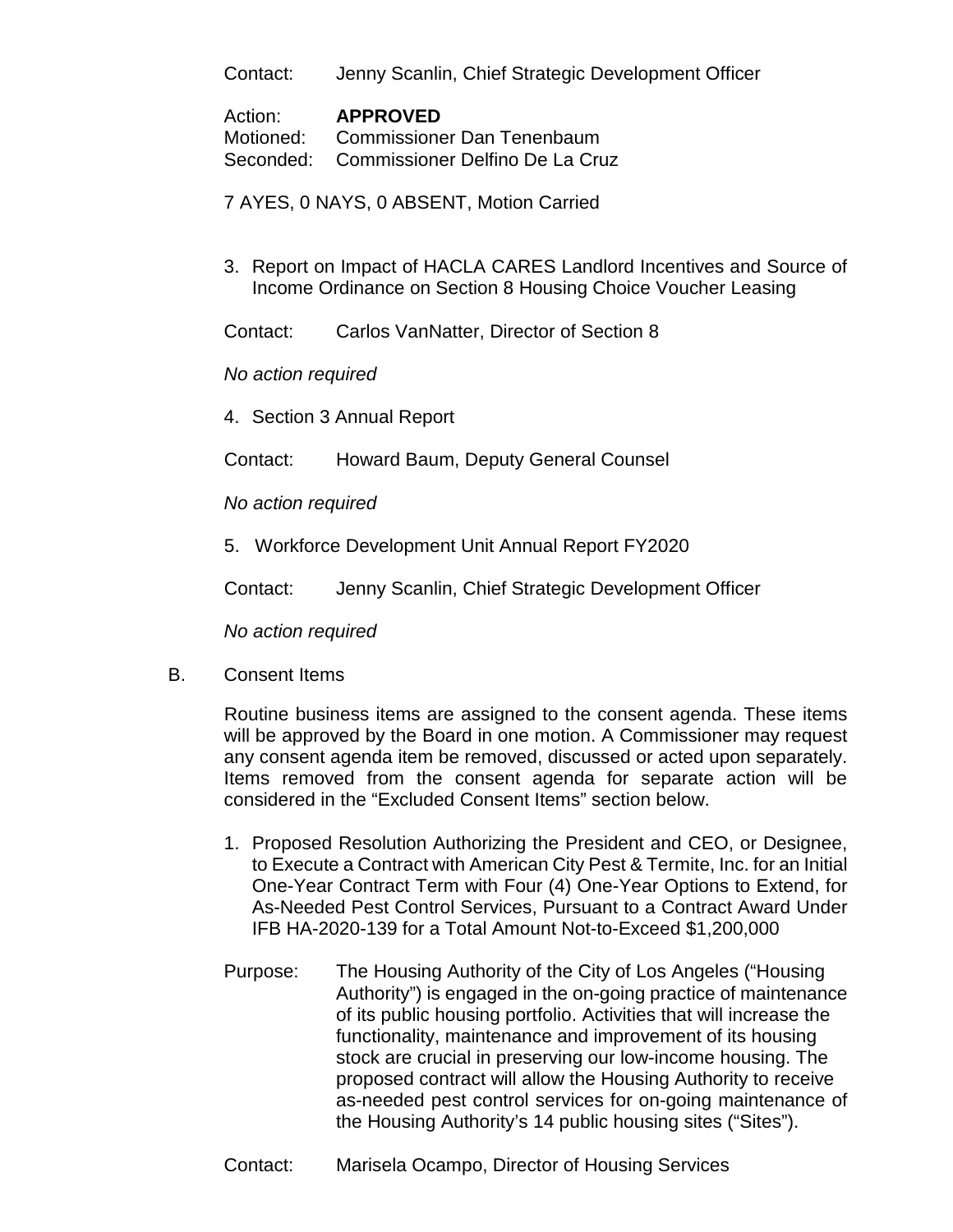Action: **APPROVED** Motioned: Commissioner Cielo Castro Seconded: Commissioner Dan Tenenbaum

6 AYES, 0 NAYS, 1 ABSENT (Cadena), Motion Carried

- 2. Proposed Resolution Authorizing the President and CEO, or Designee, to Execute a Contract with Berman Hopkins Wright & LaHam CPAs and Associates, LLP, for an Initial One-Year Term with Four (4) One-Year Options for Renewal, for a Total Contract Amount Not To Exceed \$1.9 Million for Independent Audit and Tax Preparation Services
- Purpose: To comply with federal regulations requiring an annual independent audit of the Housing Authority of the City of Los Angeles' (HACLA) financial statements and expenditure of Federal awards, and provide needed tax preparation services.
- Contact: Marlene Garza, Chief Administrative Officer

#### Action: **APPROVED**

Motioned: Commissioner Cielo Castro

Seconded: Commissioner Dan Tenenbaum

6 AYES, 0 NAYS, 1 ABSENT (Cadena), Motion Carried

- 4. Proposed Resolution Authorizing Dedication of Sixty-Three (63) Section 8 Project-Based Vouchers to Jordan Downs Phase S2 Pursuant to Provisions in the Housing Opportunities Through Modernization Act of 2016 and Authorizing the President and CEO, or Designee, to Execute Any and All Contracts/Documents Required for the Program
- Purpose: To assist in the creation of permanent supportive housing for extremely low-income and very-low income homeless and chronically-homeless, special-needs, disabled individuals, families, transition-age youth (TAY), seniors, and veterans. HACLA proposes to make available Project-Based Vouchers (PBV's) to provide operating subsidy for eligible projects that will begin construction soonest and maximize applications for public capital funding.
- Contact: Carlos VanNatter, Director of Section 8 Jenny Scanlin, Chief Strategic Development Officer

Action: **APPROVED**<br>Motioned: Commissione Commissioner Cielo Castro Seconded: Commissioner Dan Tenenbaum

6 AYES, 0 NAYS, 1 ABSENT (Cadena), Motion Carried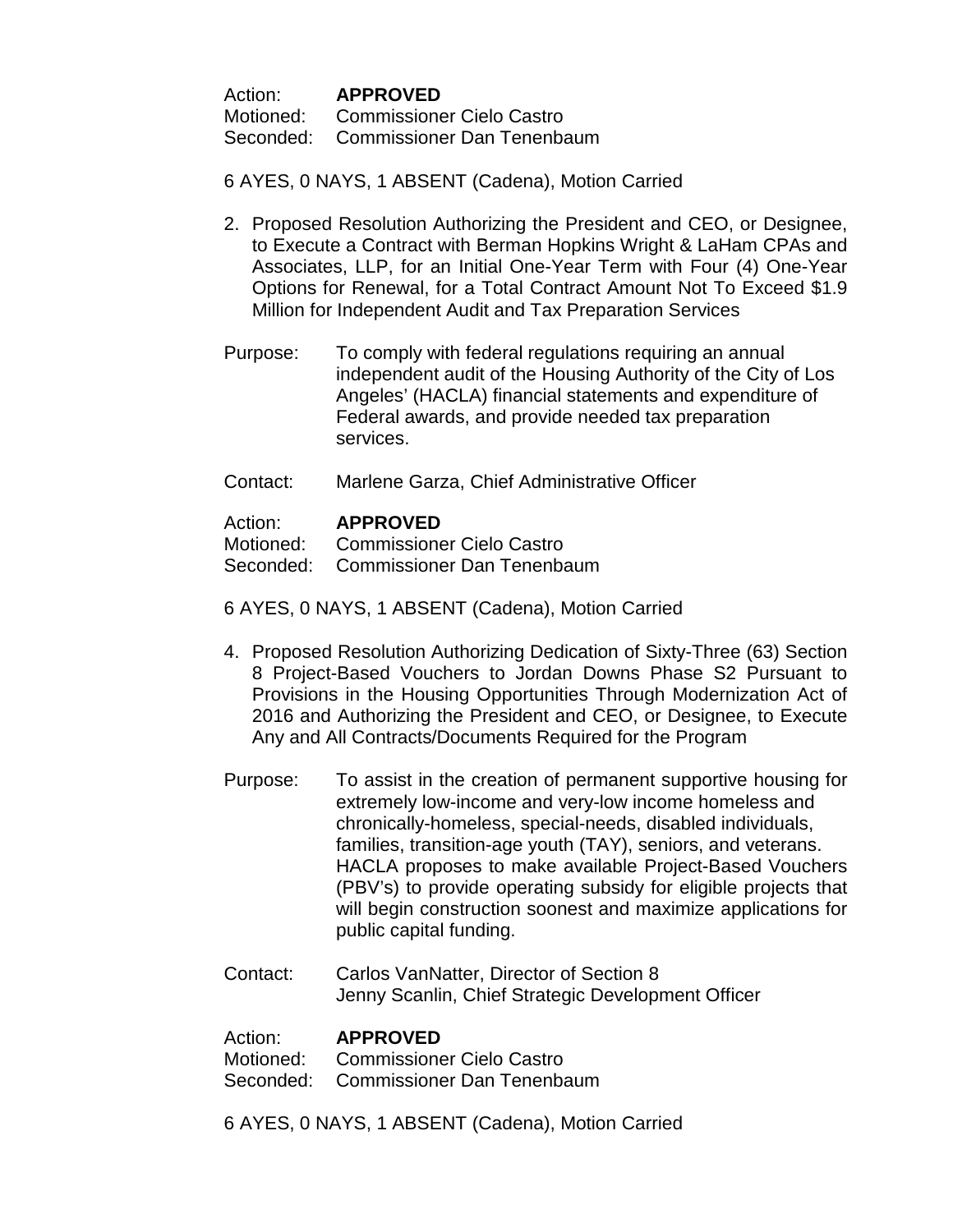- 5. Proposed Resolution Approving for Purposes of Section 147(F) of the Internal Revenue Code of 1986 the Issuance of Private Activity Bonds or Notes by the Housing Authority of the City of Los Angeles, Solely as Conduit Bond Issuer, to Finance the Acquisition, Construction, Redevelopment, Rehabilitation and Equipping of Pueblo Del Sol Phase II
- Purpose: The purpose of this procedural action is to obtain approval from the Board of Commissioners for issuance of the Tax-Exempt Note for Pueblo del Sol Phase II, solely within the meaning of Section 142(a)(7) of the Internal Revenue Code of 1986, as amended. The interest on the Tax-Exempt Note qualifies for federal tax exemption only if the Tax-Exempt Note is approved in accordance with Section 147(f) of the Code. Approval of this procedural action will assist the Housing Authority of the City of Los Angeles in making low interest rate financing available for the acquisition, construction, redevelopment, equipping and rehabilitation of the Project. The Authority will serve in the capacity of a conduit issuer of private activity bonds, notes or other debt to finance the Project, thus the Authority will not be the obligor of the debt. The obligor of the debt will be Pueblo
- Contact: Jenny Scanlin, Chief Strategic Development Officer

| Action: | <b>APPROVED</b>                      |
|---------|--------------------------------------|
|         | Motioned: Commissioner Cielo Castro  |
|         | Seconded: Commissioner Dan Tenenbaum |

- 6 AYES, 0 NAYS, 1 ABSENT (Cadena), Motion Carried
- 6. Build Hope Update: Q4 2020 Data Visualization

## **Receive and File**

- Purpose: This memo continues from the December update on indicator tracking and reflects progress captures during the 4th quarter of 2020.
- Contact: Jenny Scanlin, Chief Strategic Development Officer

#### Action: **APPROVED**

Motioned: Commissioner Cielo Castro

Seconded: Commissioner Dan Tenenbaum

6 AYES, 0 NAYS, 1 ABSENT (Cadena), Motion Carried

7. Proposed Resolution Authorizing the President and CEO, or Designee, to Execute a Contract with Access Pacific, Inc., for the Installation of a Modular Structure and Related Site Improvements in Conjunction with the Relocation of the Housing Authority's WorkSource Unit and its Los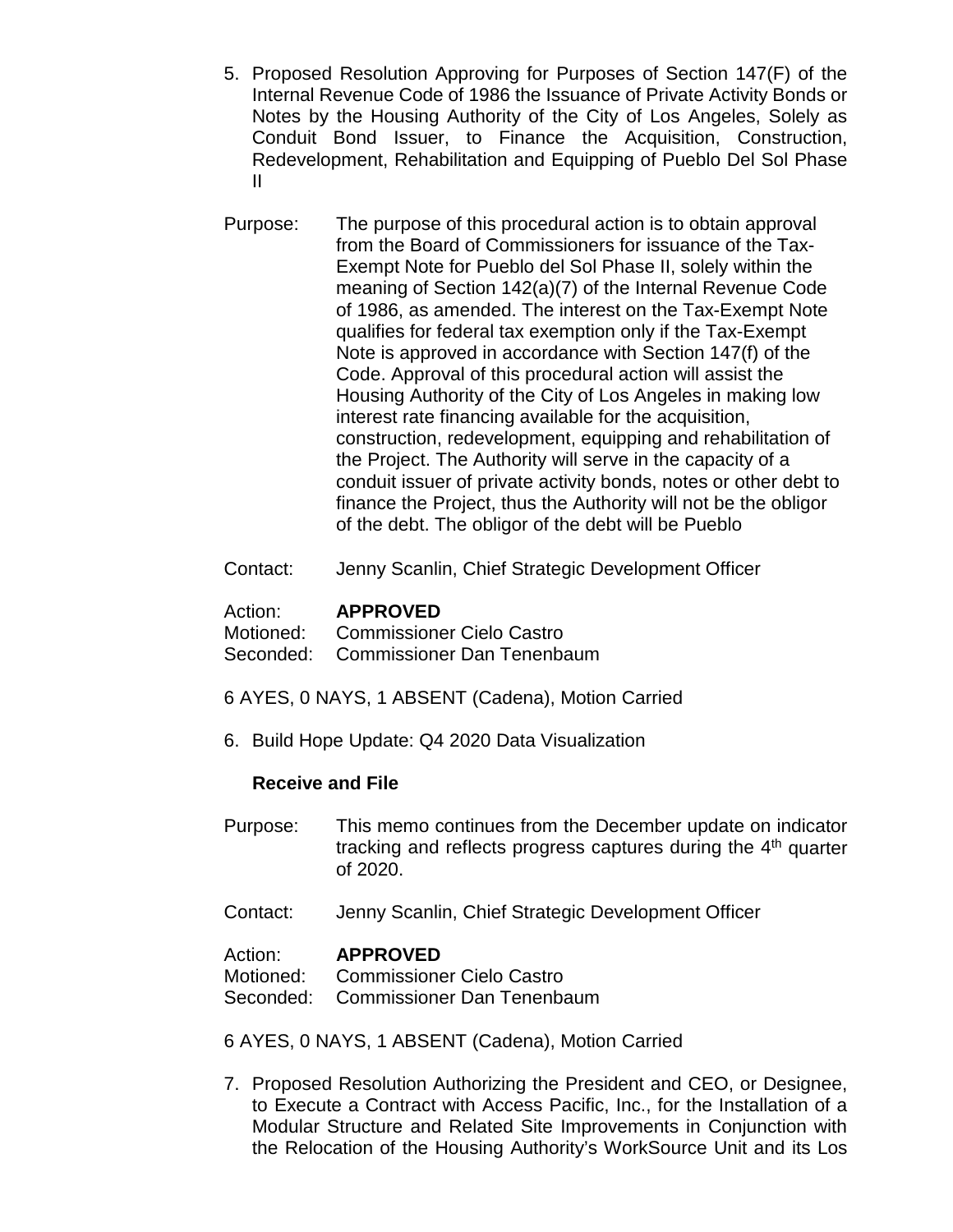Angeles/Watts WIOA WorkSource Center Pursuant to Award Under IFB HA-2021-14-NF for a Total Amount Not-to-Exceed \$1,853,055

Purpose: To authorize the President & CEO, or designee, to execute a contract with Access Pacific, Inc. ("Access Pacific"), pursuant to award under IFB HA-2021-14-NF, for the construction of all improvements necessary for the installation and utilization of an approximately 8,620 sq. ft. modular structure to serve as the permanent location for the Watts/LA WIOA WorkSource Center ("Center" or "WorkSource Center").

Contact: Jenny Scanlin, Chief Strategic Development Officer

#### Action: **APPROVED**

Motioned: Commissioner Cielo Castro Seconded: Commissioner Dan Tenenbaum

6 AYES, 0 NAYS, 1 ABSENT (Cadena), Motion Carried

- C. Excluded Consent Agenda Item VI. B3
	- VI. B3. Proposed Resolution Authorizing the Allocation of One Thousand (1,000) Section 8 Housing Choice Vouchers for the Permanent Supportive Housing Program Component of the Project-Based Voucher Program
	- Contact: Carlos VanNatter, Director of Section 8

# Action: **APPROVED**<br>Motioned: Commissione

Commissioner Dan Tenenbaum Seconded: Commissioner Ben Besley

4 AYES, 0 NAYS, 3 ABSENT (Cadena, Hooper, De La Cruz), Motion Carried

D. Agenda Items for Future Board of Commissioner Meetings

Commissioners may direct staff to add agenda items for future Board meetings.

• *Section 8 Housing Choice Voucher Leasing two-year comparison – D. Tenebaum*

## VII. GENERAL PUBLIC COMMENT

MEMBERS OF THE PUBLIC WHO WISH TO SPEAK ON ANY NON-AGENDIZED PUBLIC INTEREST ITEM CAN ADDRESS THE BOARD DURING THE GENERAL PUBLIC COMMENT PERIOD